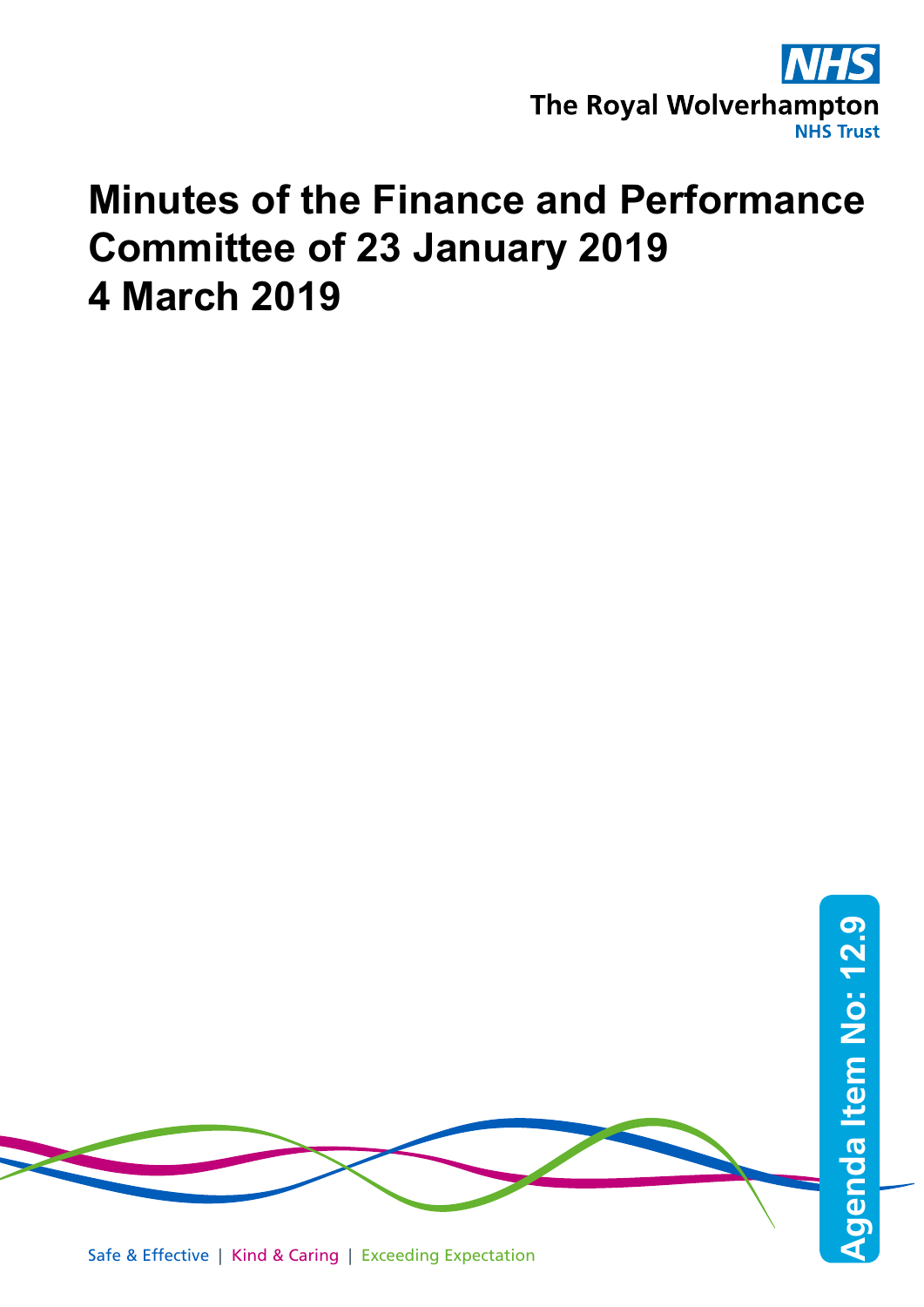## **Minutes of the Finance and Performance Committee**

**Date** Wednesday 23<sup>rd</sup> January 2019 **Venue** Conference Room, Hollybush House, The Royal Wolverhampton NHS Trust (RWT) **Time** 8.30am

| Present:       | <b>Name</b>         | <b>Role</b>                                  |
|----------------|---------------------|----------------------------------------------|
|                | Mary Martin         | Non-Executive Director (Chair)               |
|                | Sue Rawlings        | Non-Executive Director                       |
|                | Mike Sharon         | Director of Strategic Planning & Performance |
|                | <b>Gwen Nuttall</b> | <b>Chief Operating Officer</b>               |
|                | Alan Duffell        | Director of Workforce                        |
|                | Kevin Stringer      | <b>Chief Financial Officer</b>               |
|                |                     |                                              |
| In Attendance: | Name                | Role                                         |

| Helen Troalen      | Deputy Chief Financial Officer                                               |
|--------------------|------------------------------------------------------------------------------|
| Georgina Dean      | Head of Business Finance, NHSI (Observer - Part Attendance)                  |
| Adam Hawker        | Senior Finance Manager - West Midlands, NHSI (Observer - Part Attendance)    |
| Lewis Grant        | Deputy Chief Operating Officer, Division 1 (Guest Speaker - Part Attendance) |
| Elaine Roberts     | Patient Services Manager (Guest Speaker - Part Attendance)                   |
| <b>Ruth Horton</b> | Group Manager Patient Services (Guest Speaker - Part Attendance)             |
| Claire Richards    | PA to Director & Deputy Director Strategic Planning & Performance (Minutes)  |

| 001/2019 | <b>Apologies for Absence</b><br>Apologies were received from Junior Hemans and Simon Evans.                                                    |           |  |
|----------|------------------------------------------------------------------------------------------------------------------------------------------------|-----------|--|
|          | Mary Martin welcomed Georgina Dean and Adam Hawker to the meeting on behalf of the<br>Committee, Introductions were made around the table.     |           |  |
| 002/2019 | Minutes of Meeting Held on 19 <sup>th</sup> December 2018<br>The minutes were agreed to be a true record.                                      |           |  |
| 003/2019 | <b>Action Points From Previous Meeting</b>                                                                                                     |           |  |
| 003.01   | Overseas Patients - This report has been added to the agenda, see item 005/19. Action closed.                                                  |           |  |
| 003.02   | Finished Consultant Episodes - H Troalen previously stated that she would circulate a copy of<br>the final report.                             | <b>HT</b> |  |
| 003.03   | Supplementary Finance Report (Pass Through Drug Costs/Income) – H Troalen to provide an<br>update to the Committee in the next financial year. | <b>HT</b> |  |
| 003.04   | BAF SR8 - Division 1 and 2 risks have been merged and the BAF has been updated. Action<br>closed.                                              |           |  |
| 003.05   | Estates Strategy Update - K Stringer confirmed that there had been an error in the data that                                                   |           |  |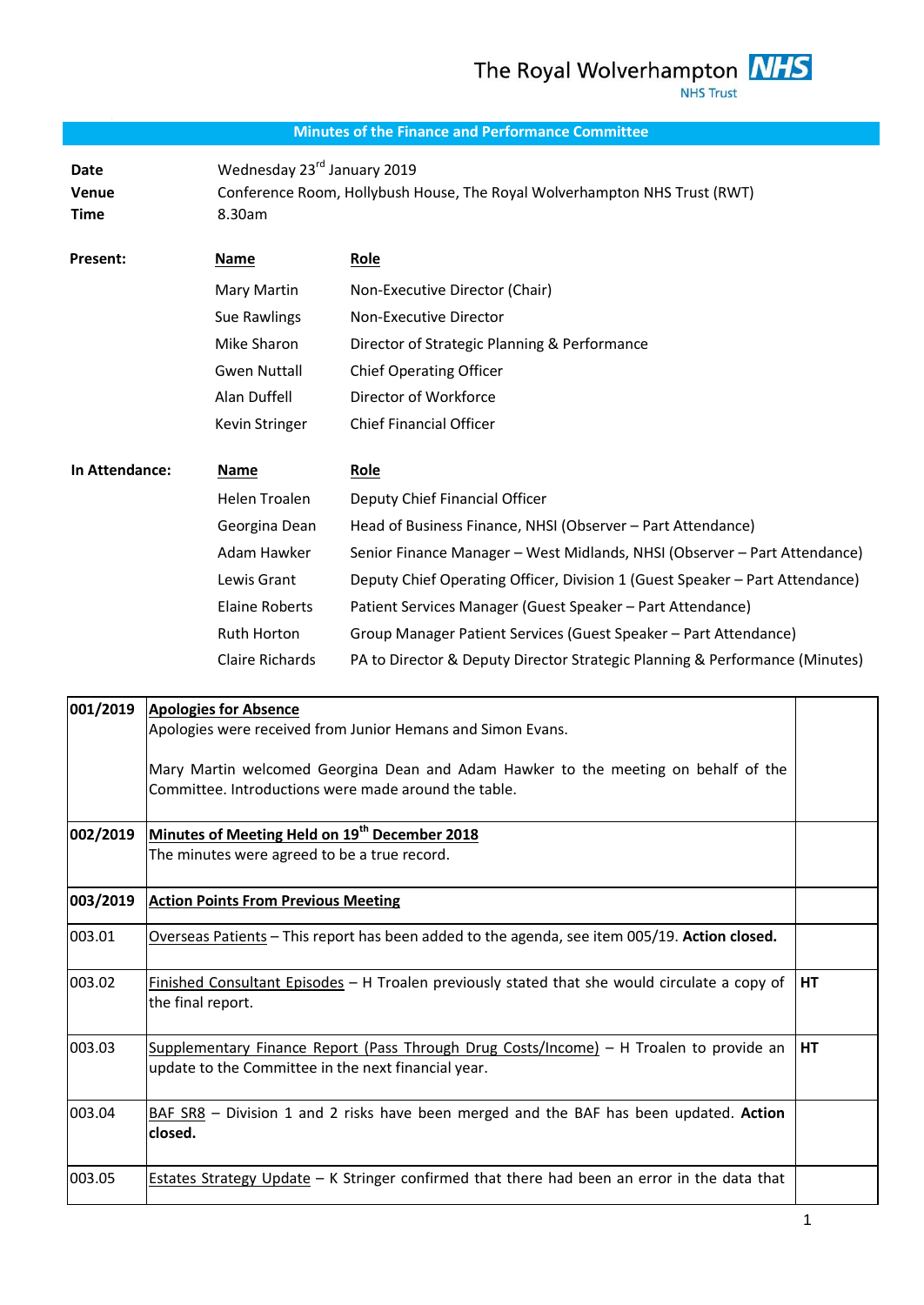| $\frac{1}{2}$ Noval Wolverhampton $\frac{1}{2}$<br><b>NHS Trust</b>                                                               |    |
|-----------------------------------------------------------------------------------------------------------------------------------|----|
| ormation had been added as an area rather than a<br>data will be corrected for the next iteration. Action                         |    |
| e Self-Assessment – All self-assessments have now<br>Thornton to collate and provide a summary report.<br>meeting. Action closed. |    |
| Stringer stated that the Department of Health have<br>the CC Om MCFT normant to the Trust in February                             | KS |

|          | had been input for the 'aggregate site'. Information had been added as an area rather than a<br>percentage which skewed the returns. The data will be corrected for the next iteration. Action<br>closed.                                                                                                                                                                                                                                                                                                                                                                                                                                                                                                                                                                                                                                                                                                                                                                                                                                                                                                                                                             |    |
|----------|-----------------------------------------------------------------------------------------------------------------------------------------------------------------------------------------------------------------------------------------------------------------------------------------------------------------------------------------------------------------------------------------------------------------------------------------------------------------------------------------------------------------------------------------------------------------------------------------------------------------------------------------------------------------------------------------------------------------------------------------------------------------------------------------------------------------------------------------------------------------------------------------------------------------------------------------------------------------------------------------------------------------------------------------------------------------------------------------------------------------------------------------------------------------------|----|
| 003.06   | 2 Yearly Finance & Performance Committee Self-Assessment - All self-assessments have now<br>been returned and have been sent to Grant Thornton to collate and provide a summary report.<br>The report will be discussed at next month's meeting. Action closed.                                                                                                                                                                                                                                                                                                                                                                                                                                                                                                                                                                                                                                                                                                                                                                                                                                                                                                       |    |
| 003.07   | Trust Financial Report (MSFT Funding) - K Stringer stated that the Department of Health have<br>confirmed that they will be paying £5.8m of the £6.0m MSFT payment to the Trust in February.<br>K Stringer informed the Committee that an invoice would be raised to ensure payment is made<br>for the revised amount. Finance will then issue a separate invoice for the outstanding amount<br>owed. The Trust was unclear why the value had been reduced by £200k.                                                                                                                                                                                                                                                                                                                                                                                                                                                                                                                                                                                                                                                                                                  | KS |
| 003.08   | Trust Financial Report (Forecast) - The Committee approved the forecast virtually as requested.<br><b>Action closed.</b>                                                                                                                                                                                                                                                                                                                                                                                                                                                                                                                                                                                                                                                                                                                                                                                                                                                                                                                                                                                                                                              |    |
| 004/2019 | <b>Declarations of Interest</b><br>There were no declarations of interest.                                                                                                                                                                                                                                                                                                                                                                                                                                                                                                                                                                                                                                                                                                                                                                                                                                                                                                                                                                                                                                                                                            |    |
| 005/2019 | <b>Overseas Patients Update</b><br>M Martin stated that K Stringer had received a letter which highlighted additional potential<br>income opportunities from overseas patients. Following receipt of the letter the Committee had<br>requested an update to ensure that the Trust was maximising these opportunities where<br>possible.<br>E Roberts presented the report to the Committee, outlining the impact of the new government                                                                                                                                                                                                                                                                                                                                                                                                                                                                                                                                                                                                                                                                                                                                |    |
|          | legislation which meant that overseas visitors are not eligible for free treatment and the need<br>to pay up front for non-urgent treatment. The Trust had created an Overseas Forum which<br>assisted with the implementation and promotion of the changes.                                                                                                                                                                                                                                                                                                                                                                                                                                                                                                                                                                                                                                                                                                                                                                                                                                                                                                          |    |
|          | New national software had been produced which would assist with the management of<br>overseas visitors. The reports will improve the identification of overseas visitors and enable<br>better financial collection.                                                                                                                                                                                                                                                                                                                                                                                                                                                                                                                                                                                                                                                                                                                                                                                                                                                                                                                                                   |    |
|          | A discussion took place regarding assurance and recovery of overseas debt. Overseas visitors<br>are now identified prior to non-urgent treatment and costs are pre-paid. Patients who receive<br>urgent (but not emergency) treatment are informed that they will be invoiced following<br>treatment. The Finance Department chase any outstanding debt. Patients with outstanding<br>debt are not permitted re-entry to the UK until the debt has been cleared. Some patients<br>seeking non-urgent treatment have declined treatment when they have been informed of costs<br>involved. The Trust then books another patient into that treatment slot to fill the gap. The Trust<br>is working with City of Wolverhampton Council (CoWC) and Wolverhampton Refugee and<br>Migrant Centre within the Urgent Care Centre to help patients. This service is in place until<br>March 2019. In the first year of the new legislation from November 2017 £73k has been paid up<br>front to the Trust from patients needing treatment. A total of 39 patients paid upfront to<br>receive non-urgent treatment and 14 patients refused to pay, allowing slots to be filled. |    |
|          | The team can now add the OV flag of a patient onto PAS to make departments aware of their<br>status. The facility will also flag up any EU patients with EHIC details from the European country<br>they are from so the team can inform Finance of the charges to be claimed via the EHIC portal.                                                                                                                                                                                                                                                                                                                                                                                                                                                                                                                                                                                                                                                                                                                                                                                                                                                                     |    |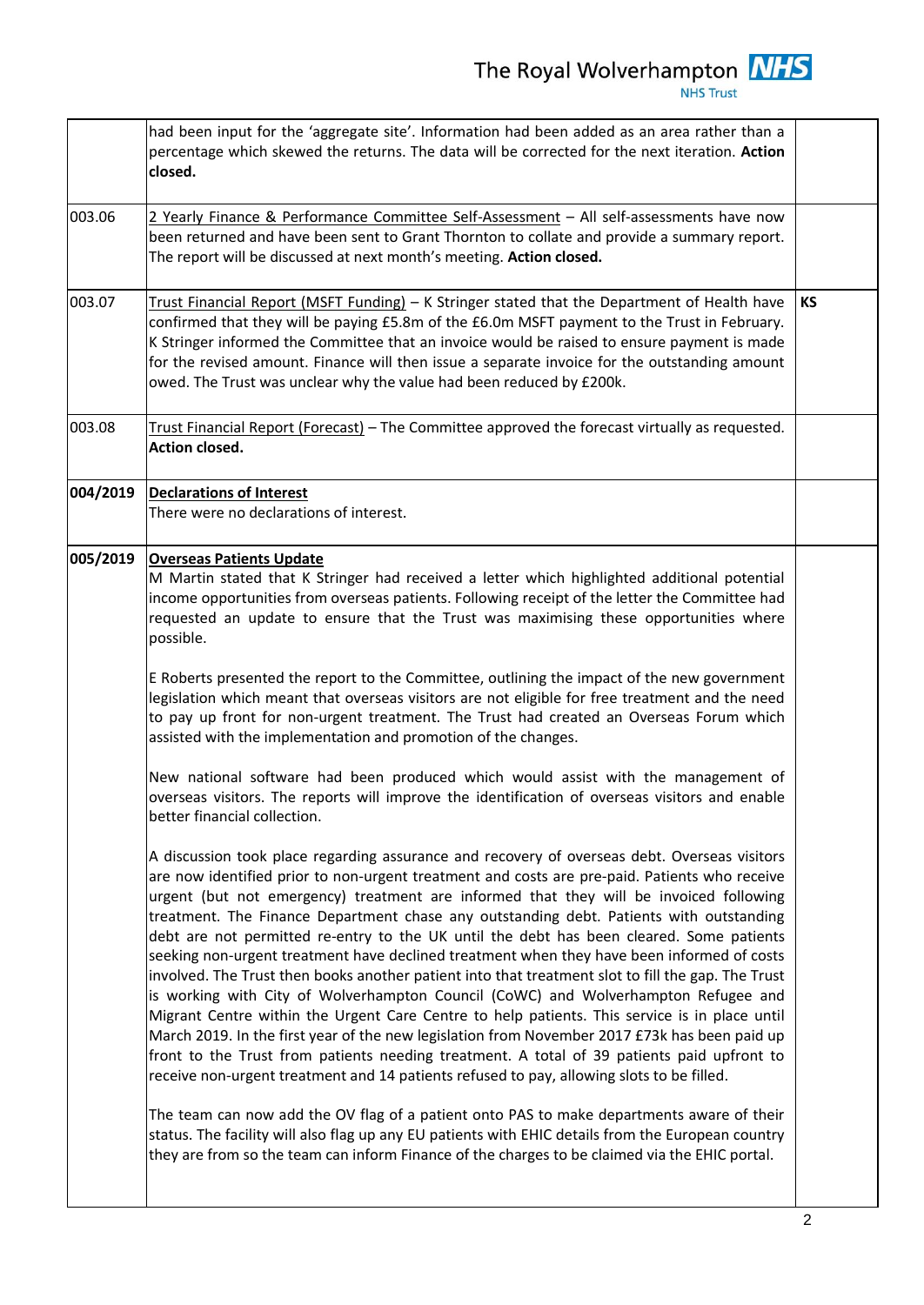|          | S Rawlings asked if any potential impact from Brexit had been considered and whether<br>Wolverhampton Refugee and Migrant Centre were funded to assist the Trust. G Nuttall stated<br>that Wolverhampton Refugee and Migrant Centre were funded by CoWC until March 2019 and<br>that the impact from Brexit was currently unclear.                                                                                                                                                                                                                                                                                                                                                                                                                                      |    |
|----------|-------------------------------------------------------------------------------------------------------------------------------------------------------------------------------------------------------------------------------------------------------------------------------------------------------------------------------------------------------------------------------------------------------------------------------------------------------------------------------------------------------------------------------------------------------------------------------------------------------------------------------------------------------------------------------------------------------------------------------------------------------------------------|----|
|          | S Rawlings asked if the potential income highlighted within the letter was achievable. K Stringer<br>stated that it would only be achievable if the patients were willing to pay for the treatment.                                                                                                                                                                                                                                                                                                                                                                                                                                                                                                                                                                     |    |
|          | M Martin asked if it was possible to make a distinction between perceived health tourists and<br>those seeking treatment for genuine illnesses whilst in the country. E Roberts stated that it was<br>possible to identify some patients.                                                                                                                                                                                                                                                                                                                                                                                                                                                                                                                               |    |
|          | The Committee thanked E Roberts and R Horton for the report. E Roberts and R Horton<br>departed.                                                                                                                                                                                                                                                                                                                                                                                                                                                                                                                                                                                                                                                                        |    |
|          | G Nuttall informed the Committee that a high level paper outlining the impact of Brexit was<br>being discussed at this month's public Trust Board Meeting and that a more detailed paper will<br>be discussed during the private Trust Board session.                                                                                                                                                                                                                                                                                                                                                                                                                                                                                                                   |    |
| 006/2019 | <b>Division 1 Performance Update</b><br>M Martin informed everyone present that the Trust had requested a performance update from<br>each of the 3 Divisions following divisional restructuring. Division 3 provided an update in<br>November and Division 1 had been asked to provide an update today.                                                                                                                                                                                                                                                                                                                                                                                                                                                                 |    |
|          | L Grant presented the report to the Committee, providing an overview of staffing, budget,<br>income and outlining the services provided within Division 1. L Grant stated that contract<br>income is £3.6m over achieved and pay £4.3m overspent. L Grant informed the Committee of<br>the detail behind the £4.3m overspend but stated that agency staffing was reducing. The<br>Division does not have any vacancies at present but a number of starters are waiting to fill<br>posts. The Division has achieved £2.1 CIP YTD, £1.3 of which is recurrent from a £9.8m target.                                                                                                                                                                                        |    |
|          | L Grant provided an update on each of the individual services within the Division, highlighting<br>challenges and key opportunities. Highlights were are as follows:                                                                                                                                                                                                                                                                                                                                                                                                                                                                                                                                                                                                    |    |
|          | L Grant felt a need to look more in depth into Anaesthetist job planning to enable an earlier<br>$\bullet$<br>start on the day.                                                                                                                                                                                                                                                                                                                                                                                                                                                                                                                                                                                                                                         |    |
|          | The Division are working hard to reduce the RTT back log following significant challenges<br>$\bullet$<br>around increased activity. The organisation is running at 1500 fast tracks per month across<br>all Divisions. Demand continues to increase and the team are working weekends.                                                                                                                                                                                                                                                                                                                                                                                                                                                                                 |    |
|          | The Division will focus on developing a working group to realign paediatric surgery with job<br>$\bullet$                                                                                                                                                                                                                                                                                                                                                                                                                                                                                                                                                                                                                                                               |    |
|          | planning.<br>Orthopaedics has a key opportunity to facilitate further sessions at Cannock Chase Hospital<br>٠<br>(CCH) once suitably trained staff are available.                                                                                                                                                                                                                                                                                                                                                                                                                                                                                                                                                                                                       |    |
|          | The Division is working in partnership with Care of the Elderly regarding Best Practice Tariff<br>$\bullet$<br>for Hip Fragility. L Grant stated that he would share a copy of the Audit Report with the<br>Finance & Performance Committee once available.                                                                                                                                                                                                                                                                                                                                                                                                                                                                                                             | LG |
|          | Good progress has been made in the treatment of Urology patients over the last 6 months<br>٠<br>(up to 14% more) and there has been a reduction in patients waiting over 104 days. M<br>Martin asked whether there was a need to purchase an additional robot. L Grant felt that<br>an additional robot was not required at this time. However, there was a need to continue<br>to expand the use of the robot across the Directorates over the next 2 years to ensure that<br>it is not just used within one service. During this time the Trust will monitor the launch of<br>new models within the market to ensure an appropriate purchase is made when required.<br>L Grant felt that there may be capacity to increase activity within Ophthalmology and was<br>٠ |    |
|          | currently exploring options.                                                                                                                                                                                                                                                                                                                                                                                                                                                                                                                                                                                                                                                                                                                                            | 3  |
|          |                                                                                                                                                                                                                                                                                                                                                                                                                                                                                                                                                                                                                                                                                                                                                                         |    |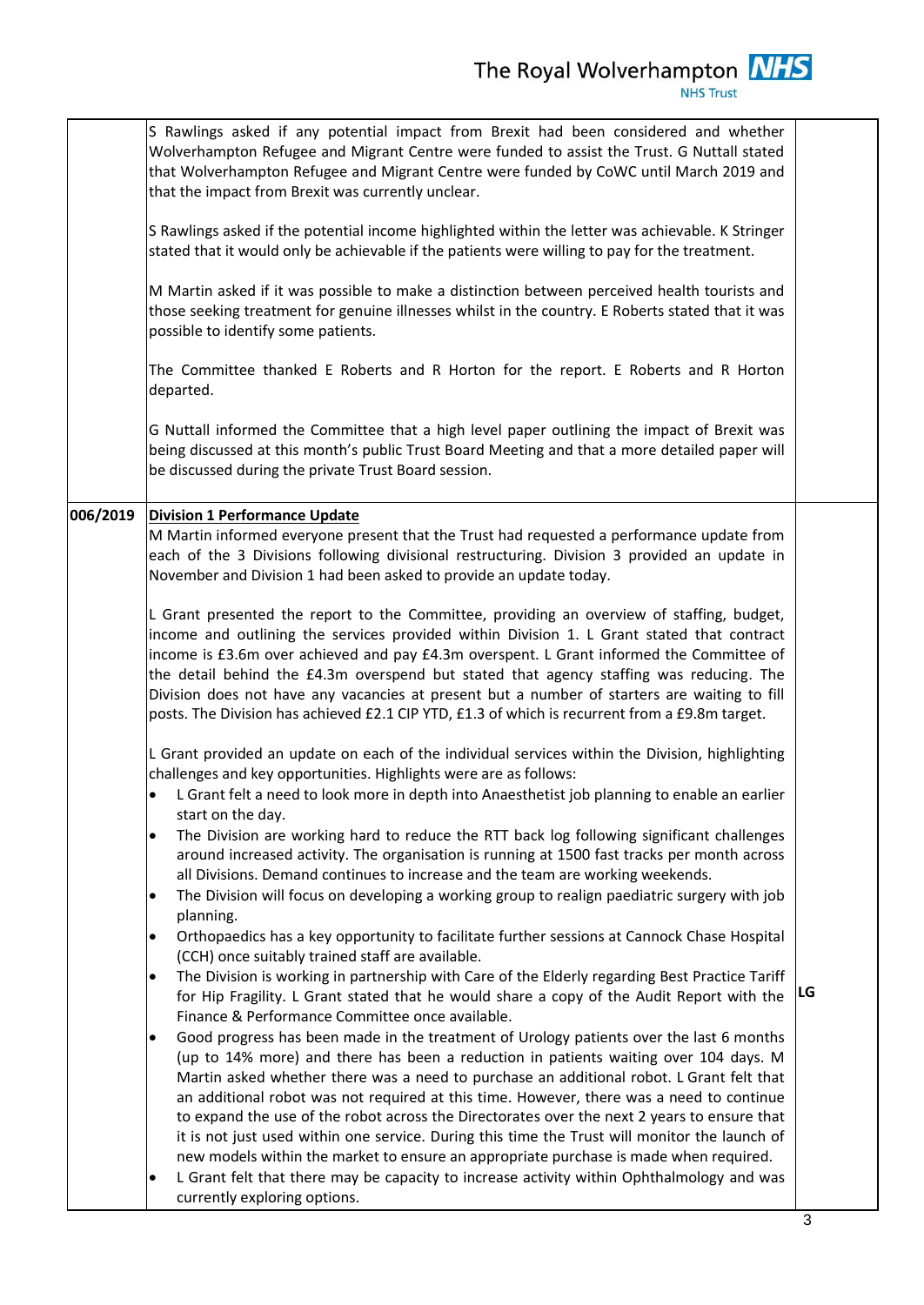|           | M Martin asked for an update on recruitment of theatre staff. L Grant stated that a programme<br>was in place but that they were difficult posts to fill. M Martin felt that there may be a need to<br>make the work more attractive. L Grant informed the Committee that there was a need to also<br>be mindful of the retirement profile within the establishment and felt that there was need to<br>develop existing staff. M Martin asked A Duffell to provide a report on existing theatre staff AD<br>(include retirement information and exit analysis) for discussion at the next Workforce<br>Organisational Development Committee (WODC).<br>Further discussion took place regarding use of workforce list initiatives against flexible use of<br>PAs.                                                                                 |                   |              |                |  |
|-----------|--------------------------------------------------------------------------------------------------------------------------------------------------------------------------------------------------------------------------------------------------------------------------------------------------------------------------------------------------------------------------------------------------------------------------------------------------------------------------------------------------------------------------------------------------------------------------------------------------------------------------------------------------------------------------------------------------------------------------------------------------------------------------------------------------------------------------------------------------|-------------------|--------------|----------------|--|
|           | M Martin thanked L Grant for the report. L Grant departed.                                                                                                                                                                                                                                                                                                                                                                                                                                                                                                                                                                                                                                                                                                                                                                                       |                   |              |                |  |
| 007/2019  | Governance                                                                                                                                                                                                                                                                                                                                                                                                                                                                                                                                                                                                                                                                                                                                                                                                                                       |                   |              |                |  |
| 007.1     | $BAF$ Update – M Martin stated that there had been no changes to the 2 risks but that the<br>wording within the BAF had been updated.                                                                                                                                                                                                                                                                                                                                                                                                                                                                                                                                                                                                                                                                                                            |                   |              |                |  |
| 007.2     | Finance & Performance Committee Objectives - M Martin outlined the objectives set by the<br>Finance & Performance Committee for this financial year. The first objective being to look at<br>processes and procedures in hand to manage cash flow and the second to examine what<br>external support could assist cancer performance.<br>M Martin stated that cash flow management had been discussed quarterly and would be<br>discussed in more depth at item 10/2019 at the meeting today.<br>M Martin stated that the Intensive Support Team and Cancer Alliance had visited the Trust and<br>provided the Trust with additional guidance to assist with management of cancer performance.<br>The Cancer Action Plan is regularly discussed at the Committee Meeting and the Trust is<br>endeavouring to improve performance where possible. |                   |              |                |  |
| 008/2019  | <b>Financial Performance for Period 9</b>                                                                                                                                                                                                                                                                                                                                                                                                                                                                                                                                                                                                                                                                                                                                                                                                        |                   |              |                |  |
| 008.01    | Trust Financial Report and Forecast Outturn - K Stringer provided an overview of the Finance<br>Report and informed the Committee that technical financial issues planned for month 12 had<br>been brought forward to month 9 to ensure the Trust had the best possible chance of achieving<br>the PSF payment.<br>Year to Date                                                                                                                                                                                                                                                                                                                                                                                                                                                                                                                  |                   |              |                |  |
|           |                                                                                                                                                                                                                                                                                                                                                                                                                                                                                                                                                                                                                                                                                                                                                                                                                                                  | <b>Plan £'000</b> | Actual £'000 | Variance £'000 |  |
|           | Surplus/(Deficit)                                                                                                                                                                                                                                                                                                                                                                                                                                                                                                                                                                                                                                                                                                                                                                                                                                | (3, 563)          | (3,559)      | 5              |  |
|           | <b>Achieved PSF</b>                                                                                                                                                                                                                                                                                                                                                                                                                                                                                                                                                                                                                                                                                                                                                                                                                              | 7,420             | 7,421        | 1              |  |
|           | Control Total Surplus/(Deficit)                                                                                                                                                                                                                                                                                                                                                                                                                                                                                                                                                                                                                                                                                                                                                                                                                  | 3,857             | 3,862        | 5              |  |
| 008.01.01 | Financial Plan: The Trust is marginally ahead of plan by £5k at month 9. The position is<br>significantly improved compared to the adverse positions reported to the Trust Board to month<br>7 and month 8. This improvement is due to three reasons:<br>1. A review of balance sheet provisions which has allowed the Trust to release provisions where<br>the likelihood of incurring a cost has either been eliminated or significantly reduced such<br>that the maintenance of the provision was overly prudent. The value of this is £3.8m.<br>2. A review of patient income to ensure that all patient income discussions with commissioners                                                                                                                                                                                               |                   |              |                |  |
|           | that are traditionally settled in the last few weeks of the financial year are appropriately                                                                                                                                                                                                                                                                                                                                                                                                                                                                                                                                                                                                                                                                                                                                                     |                   |              |                |  |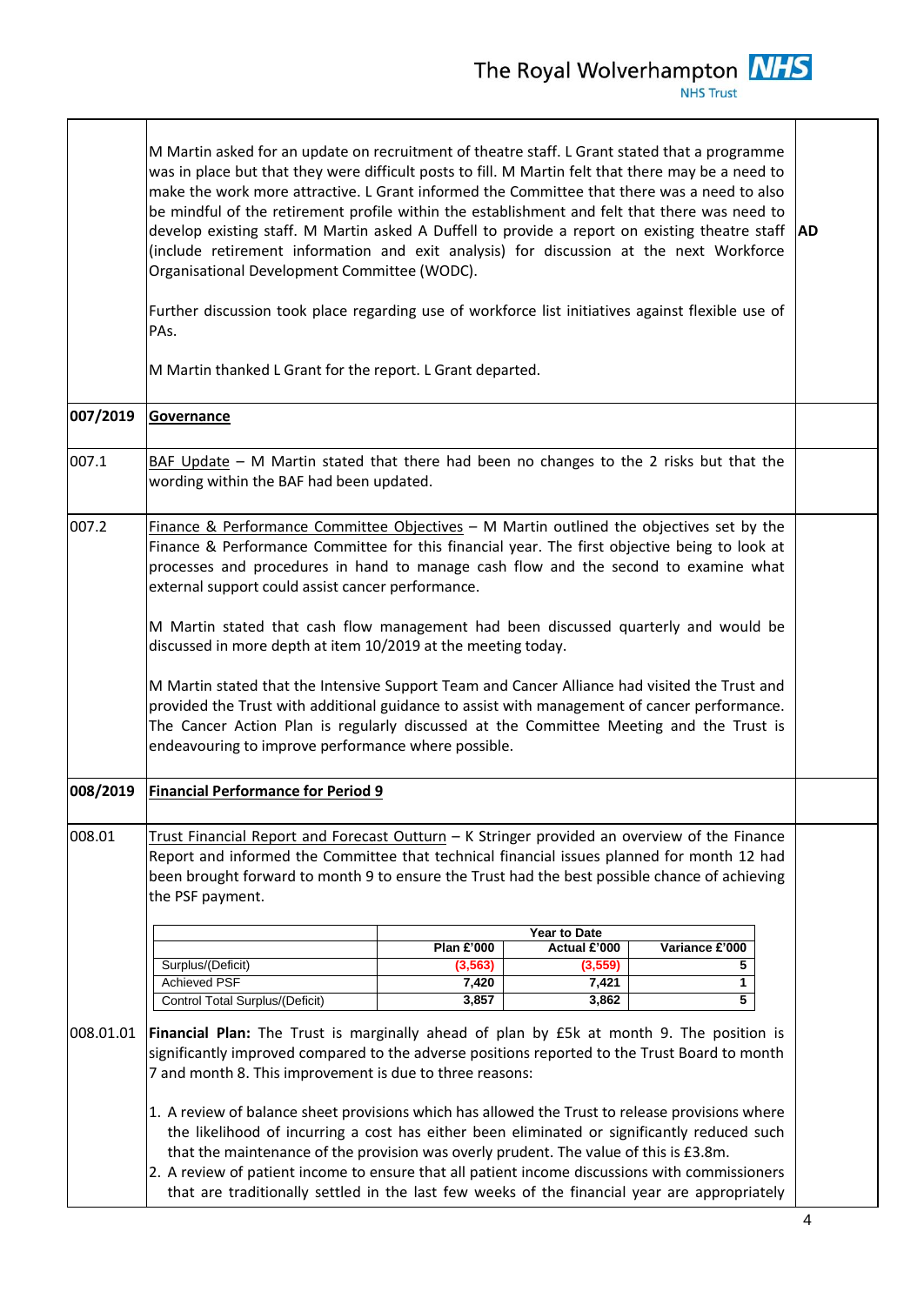008.01.02 008.01.03 008.01.04 be agreed. All winter income that has been agreed has also been accounted for in month 9. The value of the income review is £4.5m. 3. A review of assets lives that will yield a £1.1m full year benefit to the Trust. The year to date value of £0.84m has been reflected it the month 9 position. The total in-month benefit of the above review was £9.1m. Of this, £2.6m is recurrent. The Trust has achieved both the financial PSF target and the A&E PSF target at quarter three. As the Trust is on trajectory on A&E it has also triggered that the Q1 and Q2 PSF for this element can be clawed back. This has resulted in an additional £4.6m of PSF income. **Financial Risks:** The material risks to delivering the revised forecast outturn are identified below. M Martin asked what was being done to mitigate each risk: 1) The forecast does not provide for the potential loss of elective activity should the operational issues caused by severe winter weather or serious outbreaks of norovirus and flu necessitate it. G Nuttall informed the Committee that the Trust had not cancelled any electives, apart from the planned first week in January, which is factored into the forecast. M Martin asked for an update regarding the impact of flu and the vaccination scheme. G Nuttall stated that there had been an increase in admissions from patients with flu symptoms but that the Trust was managing this. The flu plan has been implemented. A Duffell stated that 62% of staff have been vaccinated, which is slightly ahead on last year's figures but that this had reached a plateau prior to the Christmas period. K Stringer felt that it was unlikely the Trust would achieve the 75% vaccination CQUIN for the required date but that this would be covered by AIC arrangements. G Nuttall informed the Committee that several staff who had been vaccinated had presented with flu symptoms but on examination they were strains of Flu A. 2) Patient income risk as the final year end activity is agreed and reconciled. This includes agreeing the return of readmissions money (£850k), agreeing funding for the AEC/frailty model of care (£0.7m) and/or securing transition funding for the 2017/18 ward closure (£1.1m). 3) Confirmation of the £6.0m funding for MSFT support. The Trust now believes that DHSC is prepared to pay £5.8m but until the cash is received the risk will remain. The Trust will continue to seek an explanation about the £0.2m shortfall. 4) There is currently £4m of required financial improvement that is unidentified. K Stringer stated that £1m has been identified in mitigation and that further work was required. **CIP and Vacancy Factor:** In month 9 the CIP target continues at c£3m a month and will remain so for the remainder of the financial year. In month there was a shortfall of £1.71m against the in-month CIP plan of £3.12m. Year to date shows an achievement of £8.47m against a plan of £16.93m. Of the CIP delivered to date, there is a £2.24m recurrent full year effect. The nondelivery of recurrent and cash releasing CIP continues to be an issue. The vacancy factor target for month 9 is £0.9m (18/19 Factor only). There was an under recovery of £0.6m. G Nuttall informed the Committee that she currently signs off agency requests on behalf of D Loughton if over cap and that the same procedure will be in place for medical bank by the end of this week. **Cash:** At the 31st December 2018 the Trust had a cash balance of £12.3m which is £3.3m below the plan. S Rawlings asked if there had been any issues with BCPS payroll. H Troalen stated that **HT**

reflected in the year to date position where there is a realistic prospect that the income will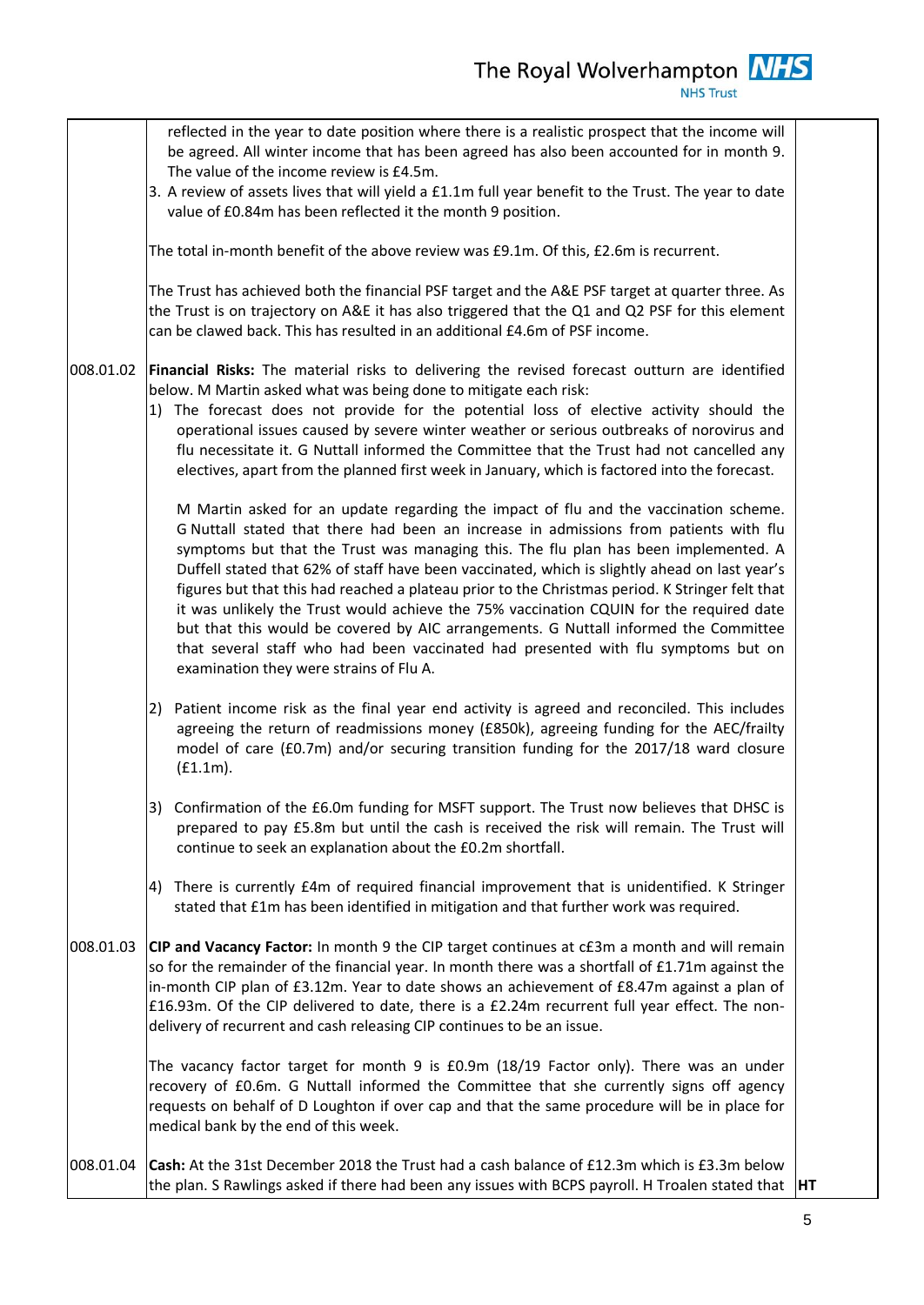The Royal Wolverhampton  $\frac{NHS}{NHS \text{ Trust}}$ 

|        | there had not been an issue to date and that this will be removed from cash flow risks next<br>quarter if no further risks arise.                                                                                                                                                                                                                                                                                                                                                                                                           |  |
|--------|---------------------------------------------------------------------------------------------------------------------------------------------------------------------------------------------------------------------------------------------------------------------------------------------------------------------------------------------------------------------------------------------------------------------------------------------------------------------------------------------------------------------------------------------|--|
|        | The report was noted.                                                                                                                                                                                                                                                                                                                                                                                                                                                                                                                       |  |
| 008.02 | Supplementary Finance Report - The supplementary report was read in conjunction with the<br>Finance Report.                                                                                                                                                                                                                                                                                                                                                                                                                                 |  |
|        | The report was noted.                                                                                                                                                                                                                                                                                                                                                                                                                                                                                                                       |  |
| 008.03 | Financial Recovery Board (FRB) Report - M Sharon outlined the highlights from the FRB Report.                                                                                                                                                                                                                                                                                                                                                                                                                                               |  |
|        | The 2018/19 CIP target is £25m, this is broken down into a £15m recurrent CIP target and £10m<br>non-recurrent CIP target. At month 9 the Trust is forecasting to deliver £11.869m, leaving a<br>shortfall of £13.131m against the CIP target. The Trust has delivered £8.471m YTD against a YTD<br>FRB Approved Plan of £8.410m. However, this only relates to schemes FRB has approved. The<br>YTD Trust CIP Plan is £16.929m. As a result the Trust has only delivered 50% of the YTD Trust<br>Plan.                                     |  |
|        | M Sharon reiterated that the work around the Operating Theatres Efficiency Group is no longer<br>included within the CIP figures.                                                                                                                                                                                                                                                                                                                                                                                                           |  |
|        | M Sharon stated that the Trust Recovery Actions and ideas arising from the Workshops had<br>been included within this month's report. A large number of ideas were identified during the<br>workshops which have now been categorised and any duplication has been removed. M Martin<br>suggested that the Trust focus on the high saving categories.                                                                                                                                                                                       |  |
|        | The Trust has carried out a systematic review of Model Hospital to identify all areas in which we<br>fall into the top $3^{rd}$ or $4^{th}$ quartile compared to our peer group for cost per Weighted Activity<br>Unit. This was broken down further into pay/non-pay and point of delivery. The Deloitte and<br>Service Redesign team will now begin meeting with Directorate Management Teams to discuss<br>these areas and scope any potential schemes.                                                                                  |  |
|        | M Sharon provided an update on Deloittes and the recruitment process. A successful candidate<br>has been recruited as Head of Service Efficiency and Delivery. The candidate will be in post from<br>$8th$ April 2019 onwards. An advertisement has now closed for programme partners, with a total<br>of 35 applicants. Deloitte PMO will be in place until the end of March 2019 and will continue to<br>support the Outpatient Project until the end of September 2019. A handover will take place<br>with A Claybrook during this time. |  |
|        | H Troalen informed the Committee that the Trust's district valuer had completed an asset<br>revaluation that will be presented to the external auditors as part of the Trust's interim audit.                                                                                                                                                                                                                                                                                                                                               |  |
|        | The report was noted.                                                                                                                                                                                                                                                                                                                                                                                                                                                                                                                       |  |
| 008.04 | Temporary Staffing Expenditure Dashboard - A Duffell gave a brief update.                                                                                                                                                                                                                                                                                                                                                                                                                                                                   |  |
|        | A Duffell drew attention to graph B1a (page 6) stating that the Trust was now reporting well<br>below the agency spend ceiling and graph A2b (page 4) stating that bank staff had increased. As<br>stated in 008.01.03 Executive sign off is now in place for medical and bank staffing requests<br>(G Nuttall).                                                                                                                                                                                                                            |  |
|        |                                                                                                                                                                                                                                                                                                                                                                                                                                                                                                                                             |  |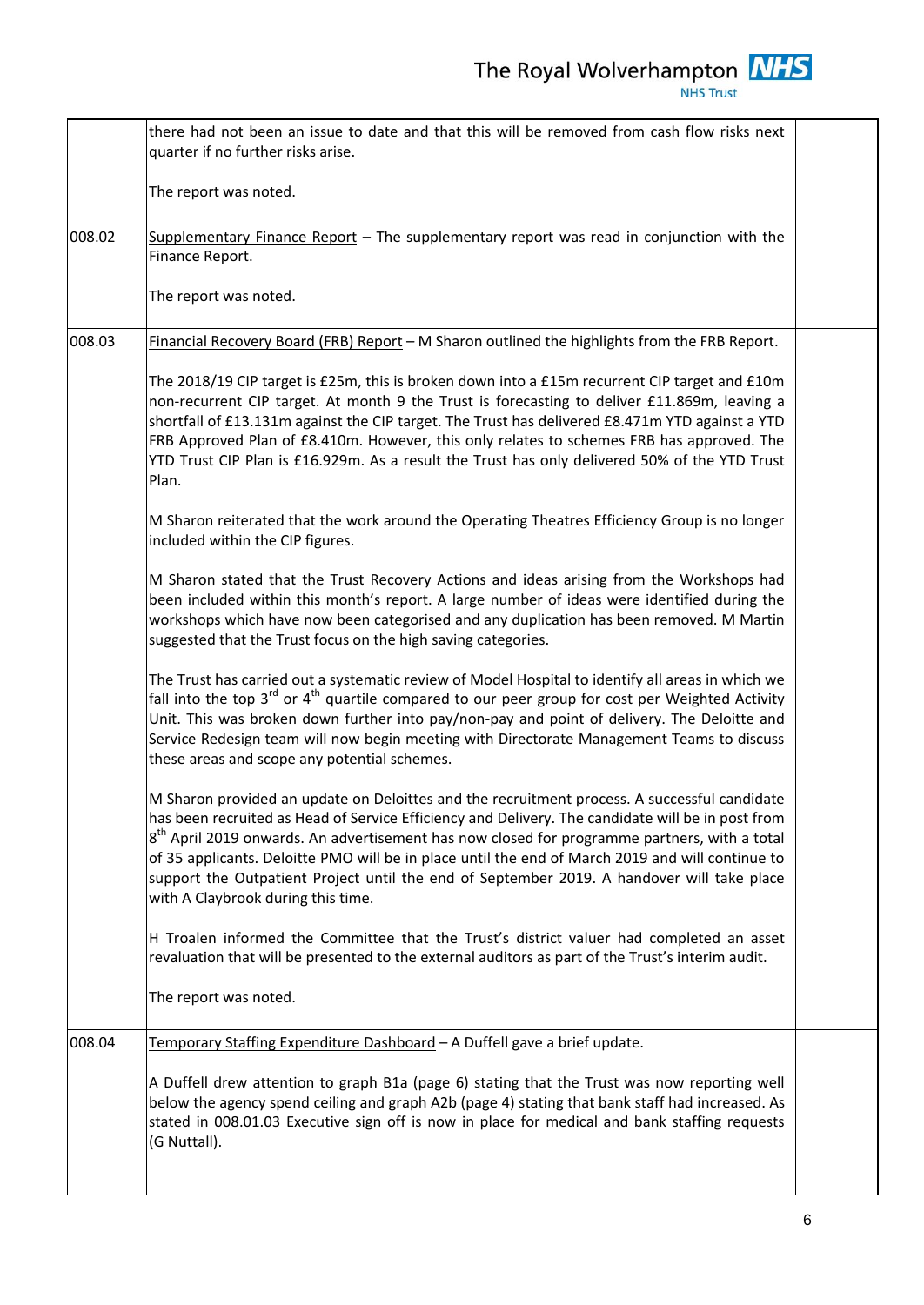|           | M Martin asked for assurance regarding progress on the Clinical Fellowship Review. G Nuttall<br>stated that a meeting took place with all 3 Divisions that was led by Dr Odum and that follow up<br>meetings were due to take place next week, with a paper being presented to TMC for<br>information. Key work is in place and the review is due to be completed by the end of February<br>2019.                                                                                                                                                                                                                                                                                                                                                                                                                                                                                           |           |
|-----------|---------------------------------------------------------------------------------------------------------------------------------------------------------------------------------------------------------------------------------------------------------------------------------------------------------------------------------------------------------------------------------------------------------------------------------------------------------------------------------------------------------------------------------------------------------------------------------------------------------------------------------------------------------------------------------------------------------------------------------------------------------------------------------------------------------------------------------------------------------------------------------------------|-----------|
|           | The report was noted.                                                                                                                                                                                                                                                                                                                                                                                                                                                                                                                                                                                                                                                                                                                                                                                                                                                                       |           |
| 009/2018  | <b>Performance</b>                                                                                                                                                                                                                                                                                                                                                                                                                                                                                                                                                                                                                                                                                                                                                                                                                                                                          |           |
| 009.01    | Performance Element of the IQP Report (National & Contractual Standards) - G Nuttall gave an<br>overview of the performance element of the IQPR.                                                                                                                                                                                                                                                                                                                                                                                                                                                                                                                                                                                                                                                                                                                                            |           |
| 009.01.01 | Referral to Treatment Incomplete - Performance saw a very slight deterioration during<br>December, which was largely due to reduced activity over the bank holiday period and patients<br>choosing to prolong their waits until the new year. G Nuttall informed the Committee that RWT<br>were below standard but were within the top half of the country nationally. Wolverhampton<br>CCG are keen to support the Trust with working to improve RTT by the end of the year. The<br>Trust is unlikely to reach the 92% target but performance should not deteriorate further.                                                                                                                                                                                                                                                                                                              |           |
| 009.01.02 | Diagnostics - This target has shown significant improvement during December 2018. The Trust<br>is continuing to see an increase of referrals into Gastroscopy, Colonoscopy and Flexi<br>Sigmoidoscopy, directly linked to the increase in 2ww referrals. This is turn has had an adverse<br>effect on the routine waiting times. M Martin asked if there had been any news regarding<br>additional scanners. G Nuttall stated that Dr K McLean had acknowledged the need for scanners<br>and highlighted the issues around diagnostics and stated that they would be raised as part of<br>capital allocation discussions for 2019/20 and future years.                                                                                                                                                                                                                                      |           |
| 009.01.03 | Emergency Department - The Trust failed to achieve both Type 1 and the All Types target for<br>the month. There were no patients who breached the 12 hour decision to admit target during<br>the month of December. G Nuttall informed the Committee that during December 2018 the<br>Trust were 22 <sup>nd</sup> on the national compactor website.                                                                                                                                                                                                                                                                                                                                                                                                                                                                                                                                        |           |
| 009.01.04 | Ambulance Handover - Saw significant improvement during December 2018 for both the 30-60<br>minutes and the >60 minute target compared with the previous month. The Trust continues to<br>see a rise of 206 (4.57%) ambulance conveyance numbers in month compared with the same<br>period last year. G Nuttall informed the Committee that a meeting took place with West<br>Midlands Ambulance Service (WMAS) this week to look into the number of conveyances the<br>Trust is currently receiving. Performance in January 2019 has been better compared to January<br>2018, however, there have been significant challenges with 180+ conveyances per day on some<br>occasions. The winter plan was to open 20 beds, however, the beds have not been opened as<br>the Trust do not have the nursing staff to run them. The Trust is currently using flexible capacity<br>to manage this. |           |
| 009.01.05 | Cancer - G Nuttall stated that she would bring the Cancer Recovery Action Plan and a copy of<br>the letter from K McLean to the Finance & Performance Committee Meeting for discussion next<br>month as a number of actions are due for update in January.                                                                                                                                                                                                                                                                                                                                                                                                                                                                                                                                                                                                                                  | <b>GN</b> |
| 009.01.06 | NHS E-Referral - There has been an improvement from the previous month, reported at<br>21.58%. G Nuttall informed the Committee that NHS Digital will be visiting the Trust in February<br>to examine processes in place. Performance has been deteriorating nationally as a result of the<br>E-referral booking system. G Nuttall stated that some Trusts have been adding ghost clinics and<br>that RWT would not be doing this.                                                                                                                                                                                                                                                                                                                                                                                                                                                          |           |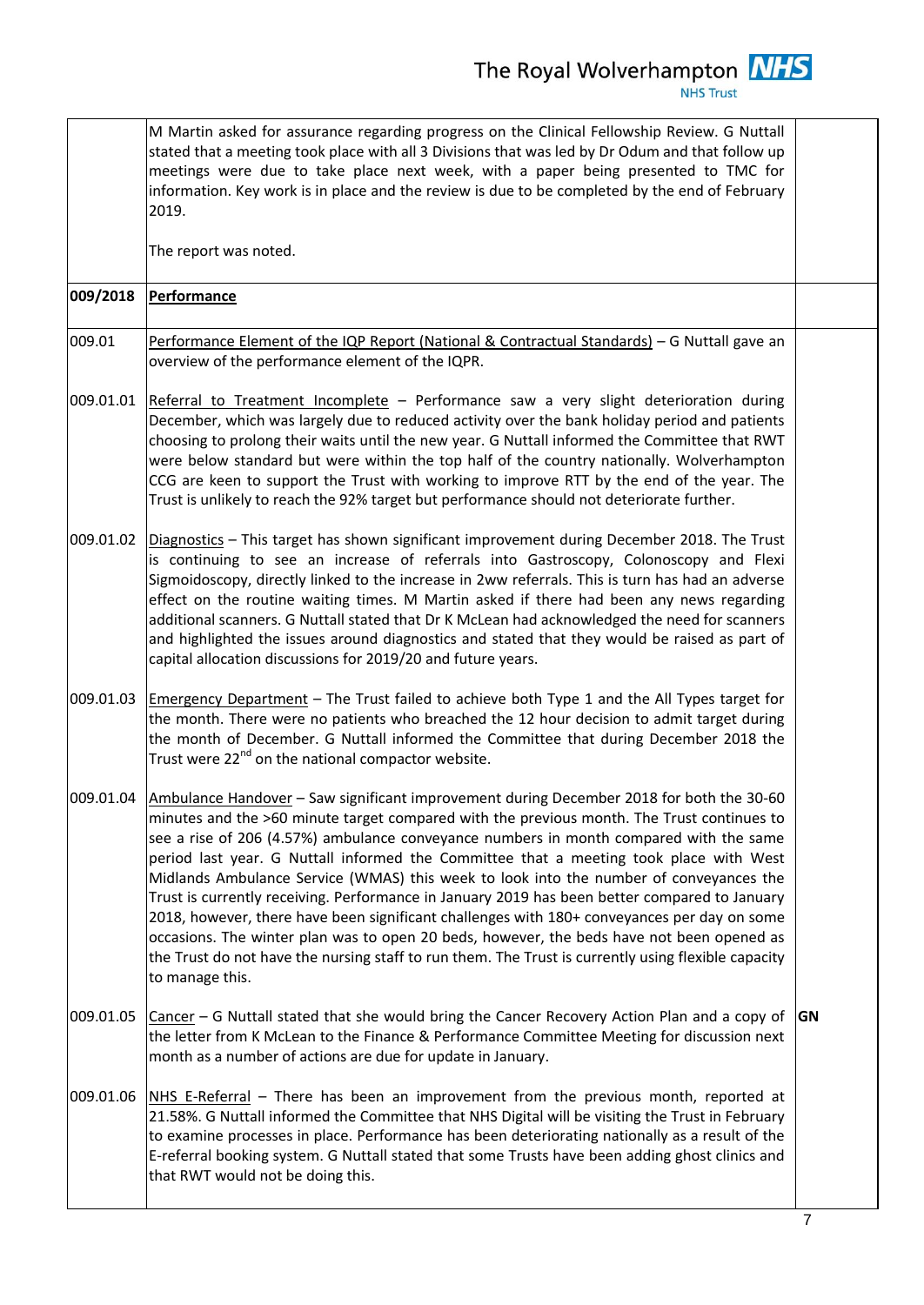|           | S Rawlings asked what percentage of patients had been offered HIV tests during the quarter as<br>there wasn't a figure showing on page 13 of the report. G Nuttall stated that she would provide<br>a verbal update at Trust Board.<br>The Committee noted the report.                                                                                                                                                                                                                                                                                                                                                                                                                                | GN |
|-----------|-------------------------------------------------------------------------------------------------------------------------------------------------------------------------------------------------------------------------------------------------------------------------------------------------------------------------------------------------------------------------------------------------------------------------------------------------------------------------------------------------------------------------------------------------------------------------------------------------------------------------------------------------------------------------------------------------------|----|
| 009.02    | Cancer Action Plan Update - See item 009.01.05, to be discussed in more detail at next month's<br>meeting.                                                                                                                                                                                                                                                                                                                                                                                                                                                                                                                                                                                            |    |
| 009.03    | Performance against Contractual Standards (Fines) - The Committee noted the report.                                                                                                                                                                                                                                                                                                                                                                                                                                                                                                                                                                                                                   |    |
| 009.04    | Quarterly Contracting Report - M Sharon stated that contract negotiations had started to take<br>place and that the Trust was building on the AIC this year.                                                                                                                                                                                                                                                                                                                                                                                                                                                                                                                                          |    |
| 009.04.01 | S Rawlings noted that the Trust had approached by Telford & Wrekin CCGs to develop a<br>proposal for a full consultant led (with community) neurology service to be provided by RWT to<br>Shropshire patients within their geography. M Sharon stated that this request comes as a result<br>of Shrewsbury & Telford Hospitals NHS Trust providing notice to terminate all Neurology<br>Services across the Country. RWT have employed a locum on the basis that Telford & Wrekin<br>CCG send the work to the Trust. The Trust has agreed to provide a locally nursing based service<br>from a single location within Shropshire. G Nuttall stated that Neurology were over performing<br>at month 9. |    |
| 009.04.02 | 2017/19 Contract Management - Ongoing with no significant issues to report.                                                                                                                                                                                                                                                                                                                                                                                                                                                                                                                                                                                                                           |    |
| 009.04.03 | 2019/20 Contract Management - Consultation around amendments to the current NHS<br>Standard Contract have been published and the Trust is assessing the impact of the changes.                                                                                                                                                                                                                                                                                                                                                                                                                                                                                                                        |    |
|           | The Committee noted the report.                                                                                                                                                                                                                                                                                                                                                                                                                                                                                                                                                                                                                                                                       |    |
| 009.05    | Tender Report - M Sharon outlined the contents of the report:                                                                                                                                                                                                                                                                                                                                                                                                                                                                                                                                                                                                                                         |    |
|           | In quarter 3 the Trust received the outcome of 1 bid (Specialised Commissioning Services). The<br>Trust was successful.                                                                                                                                                                                                                                                                                                                                                                                                                                                                                                                                                                               |    |
|           | The Trust submitted a bid to provide HPV Screening services within the West Midlands during<br>January 2019. The Trust is currently awaiting the outcome. The value of the contract is £51m<br>and will run from 5 to 7 years. M Sharon stated that the timescale has interdependencies linked<br>to BCPS IT.                                                                                                                                                                                                                                                                                                                                                                                         |    |
|           | Stafford Borough Council and Cannock Chase District Council are running a procurement<br>exercise for a provider of Occupational Health services to their staff. Bids are due to be<br>submitted by 14th February 2019 and the contract is due to start on 1 <sup>st</sup> July 2019. The length of<br>the contract is 4 years and Value is: £110,000 - £150,000 (estimated).                                                                                                                                                                                                                                                                                                                         |    |
|           | The Trust did not bid for the Primary Care Medical Services for Pennfields Health Centre and<br>Bilston Urban Village and Ettingshall Medical Centre tender as it was not felt to be financially<br>viable.                                                                                                                                                                                                                                                                                                                                                                                                                                                                                           |    |
|           | The Committee noted the report.                                                                                                                                                                                                                                                                                                                                                                                                                                                                                                                                                                                                                                                                       |    |
| 009.06    | STP Update - M Sharon stated that there were no great risks at this time and that there had<br>been a slight turnover in of Workstream leads within the Black Country.                                                                                                                                                                                                                                                                                                                                                                                                                                                                                                                                |    |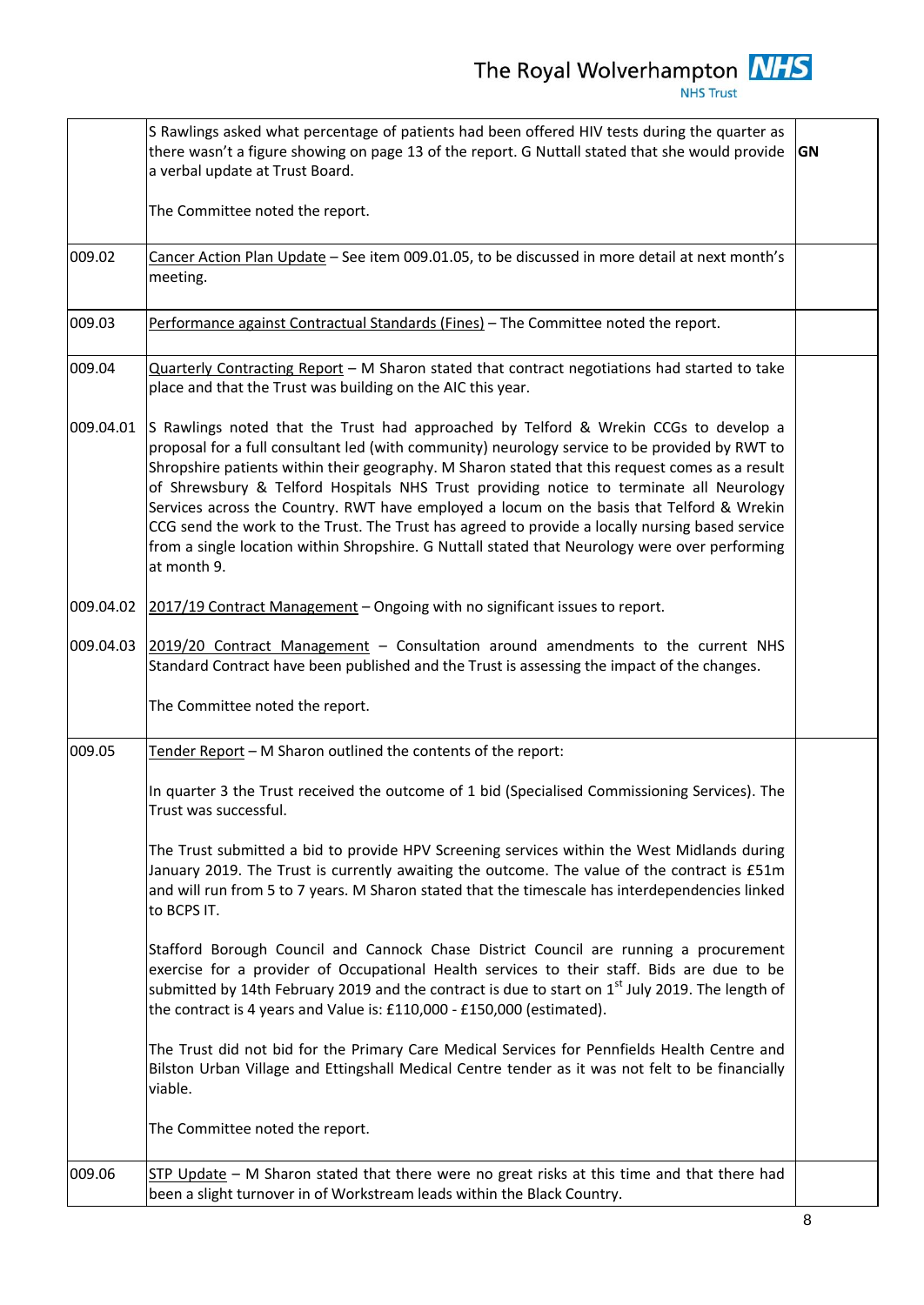| 010/2009 | Yearly Objectives - H Troalen provided a quarterly cash flow focus update.                                                                                                                                                                                                                                                                                                                                                                                                                                                                                                                                                                                                                                                                        |          |
|----------|---------------------------------------------------------------------------------------------------------------------------------------------------------------------------------------------------------------------------------------------------------------------------------------------------------------------------------------------------------------------------------------------------------------------------------------------------------------------------------------------------------------------------------------------------------------------------------------------------------------------------------------------------------------------------------------------------------------------------------------------------|----------|
|          | Quarterly Cash Flow Focus - The Trust's cash position as at 31st December 2018 is £12.3m;<br>£3.3m below the NHSI Plan of £15.6m. Corrective action was taken at the end of December<br>2018 to reduce payment runs. The Trust is now paying at up to 50 days (averaging 40 days). The<br>impact of reducing the payments has improved the cash forecast at the end of the year. The<br>Trust also gained a £4.6m PSF payment and planning to end the year with £12m cash balance.<br>Weekly cash flow meetings continue to take place and are now focusing on ways to improve<br>payment performance if possible.                                                                                                                                |          |
|          | M Martin expressed concerns regarding the PDC payment for Stroke (£3.25m) that has not yet<br>been received, despite spending the money during 2018/19. M Martin asked who the Trust<br>needed to chase to obtain payment. A Hawker stated that payment would be sent to the Trust<br>via NHSI but that they were awaiting payment from the Department of Health. It was hoped<br>that payment would be released in the near future. K Stringer confirmed that he had written to<br>the Department of Health regarding the payment.                                                                                                                                                                                                               |          |
|          | S Rawlings requested an update on the progress with the sale of the Eye Infirmary. K Stringer<br>informed the Committee that the site had been sold and that the sale was due for completion<br>in February, however, the bidder would like to exchange earlier so the Trust is working to<br>achieve this. The Trust has received a deposit with the remaining balance due for the total price<br>of £800k.                                                                                                                                                                                                                                                                                                                                      |          |
| 011/2019 | <b>Reports to Note for Period 9</b>                                                                                                                                                                                                                                                                                                                                                                                                                                                                                                                                                                                                                                                                                                               |          |
| 011.01   | Annual Work Plan - The work plan was noted.                                                                                                                                                                                                                                                                                                                                                                                                                                                                                                                                                                                                                                                                                                       |          |
| 011.02   | Finance Minutes - The minutes were noted.                                                                                                                                                                                                                                                                                                                                                                                                                                                                                                                                                                                                                                                                                                         |          |
| 011.03   | Capital Report - The report was noted.                                                                                                                                                                                                                                                                                                                                                                                                                                                                                                                                                                                                                                                                                                            |          |
| 012/2019 | <b>Any Other Business</b>                                                                                                                                                                                                                                                                                                                                                                                                                                                                                                                                                                                                                                                                                                                         |          |
| 012.01   | Meeting Reflection $-$ A discussion took place regarding the meeting. M Martin stated that<br>additional time had taken on the 2 presentations this month, rather than focus being on the<br>standard reports. The Executive Directors agreed that the performance update had been<br>helpful. M Martin thanked G Dean and A Hawker for attending. G Dean informed the<br>Committee that NHSI would provide some feedback following the meeting. G Dean and<br>A Hawker departed.                                                                                                                                                                                                                                                                 |          |
| 012.02   | Operating Plan $2019-20$ – H Troalen presented a copy of the first draft of the operating plan<br>2019-20. The Committee discussed the report. M Martin asked if there was good practice the<br>Trust could take from comparator Trusts who were in surplus. K Stringer stated that all acute<br>units within the West Midlands were in underlying deficit. The only Trust showing a surplus<br>was UHB and it was felt that this was because they were a supra regional centre with a<br>specialist portfolio including education/research and medical defence. A discussion took place<br>regarding the potential to use overseas staffing to help reduce waiting lists. Following<br>discussion it was felt that this was not a viable option. |          |
|          | Further discussion took place regarding whether the Trust felt able to sign up to the control<br>total. H Troalen agreed to produce a revised paper by close of play on $1st$ February to present<br>to Trust Board for discussion. M Martin agreed to ask J Vanes to add the paper as the first<br>agenda item for private Trust Board.                                                                                                                                                                                                                                                                                                                                                                                                          | HT<br>MМ |